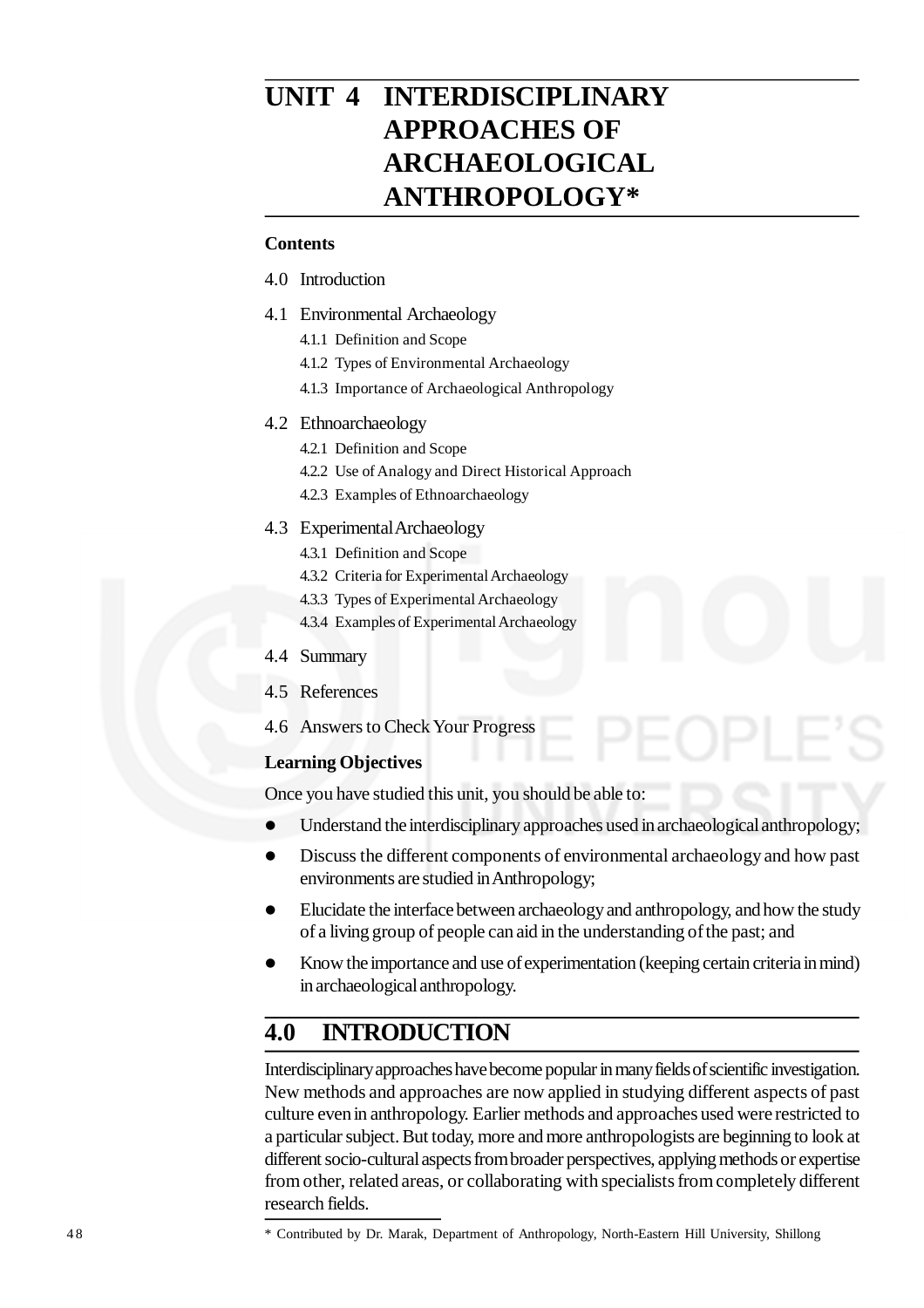In archaeological anthropology too, methods and approaches used by other disciplines and experts are being used for a better and holistic understanding of a phenomena. Newer methods incorporating the basics of other disciplines have also been devised and are being in use.

In the following we will be discussing three interdisciplinary approaches commonly studied in archaeological anthropology today.

# **4.1 ENVIRONMENTAL ARCHAEOLOGY**

## **4.1.1 Definition and Scope**

Environmental archaeology has been variously defined. Some of the definitions are given below:

- Environmental archaeology is the human ecology of the past; seeking to understand the relationships between past human populations and their environments (Boyd, 1990).
- It is concerned with the community ecology of ecosystems in which the genus Homo and its immediate ancestors were active elements (Coles, 1995).
- It is directed toward understanding the dynamic relationship between humans and the ecological systems in which they live. Environmental archaeologists apply information and techniques from the natural sciences to studies of the human past through analysis of archaeological deposits (Reitz *et al*., 1996).
- Environmental archaeology is a field directed towards understanding human ecology. The ultimate goal is to determine the interrelationship between culture and environment, emphasizing archaeological research directed towards a fuller understanding of human ecology of prehistoric societies (Butzer, 1982).

Environmental archaeology, therefore, is the interdisciplinary study of past human interactions with the natural world – that encompasses plants, animals and landscapes. It studies the mutual effect of humans and environment on each other. The objective of environmental archaeology is not to merely learn about changes in the paleo-environment, but to find out how people of the past adapted to the surrounding natural environment, how they obtained various resources from the natural environment and how they altered the natural environment.

A prominent figure in this field is Karl Butzer, who has authored over 15 books on environmental archaeology and related fields.

## **4.1.2 Types of Environmental Archaeology**

Environmental archaeology can be divided into two subfields: (a) Geoarchaeology and (b) Bioarchaeology.

a) **Geoarchaeology**: In Geoarchaeology, the "environment" refers to the geographical environment. It uses the concepts and research methods of topography, geology, pedology, geography and so on. Geoarchaeologists study a wide range of phenomena, such as global climate, regional distribution of resources (raw materials for prehistoric people) like stone for tools or clay for pots, local geomorphology or topography, and the clues that soil can provide in studies of usage of land in the past.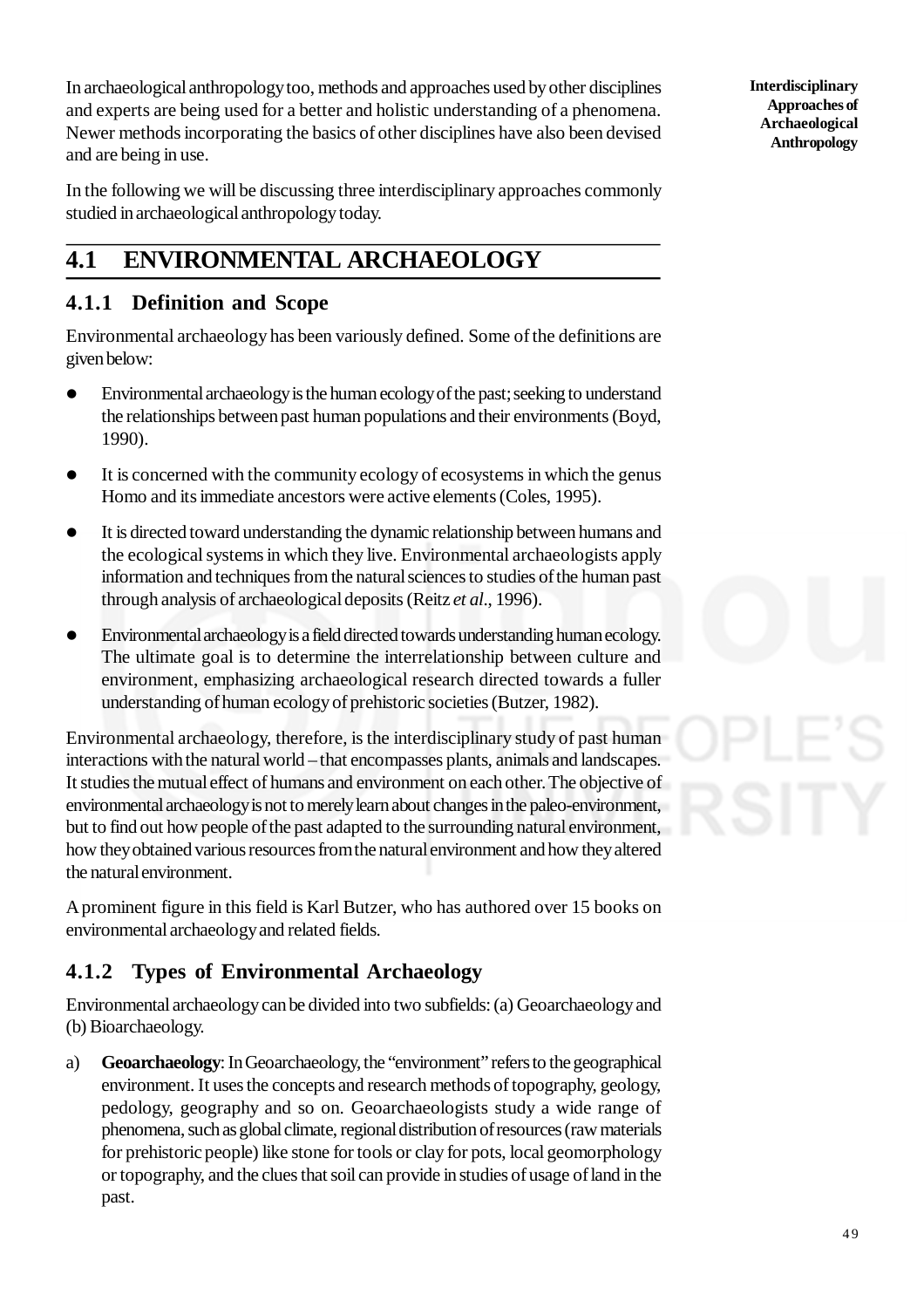b) **Bioarchaeology**: In Bioarchaeology, the "environment" refers to the natural environment. It borrows the concepts and research methods of botany, zoology, anthropology and so on. Bioarchaeology can further be divided into (i) Zooarchaeology and (ii) Archaeobotany. Zooarchaeologists study animal remains from the archaeological context. These studies provide a better understanding of past life ways, human diets, changed landscapes, management of animals, impact of human exploitation on other animal populations, and other interactions between animals and humans. On the other hand archaeobotanists study plant remains that are preserved at archaeological sites including macro remains such as wood, seeds, nuts etc. Because these are fragile, they are only preserved in special conditions (desiccated, charred, frozen, waterlogged, or preserved as impressions in baked clay). They also study micro remains like pollen, phytoliths and spores, often found in the soils, as residues in pottery vessels, or in the sediments of stable water bodies around archaeological sites.

#### **Check Your Progress**

1) In how many divisions Environmental archaeology can be divided? How environment is defined in terms of these divisions.

.....................................................................................................................

.....................................................................................................................

.....................................................................................................................

.....................................................................................................................

### **4.1.3 Importance of Archaeological Anthropology**

Environmental archaeology often involves studying palaeo-environmental remains to see what species were present at the time, as well as how people interacted with and utilized them. It may also involve examining the physical environment and what resources would have been available to people and how they could be used. This field is also useful when human-made artifacts may be absent from the site, or in cases of earth movement, such as erosion, which may have buried artifacts and features of sites.

Reconstructing past environments give archaeologists insight as to what adaptations past peoples needed to undergo in order to survive, and what environmental changes may have played a role in their disappearance.

What distinguishes environmental archaeologists from other scholars who study ancient manifestations of these phenomena (e.g., palaeontologists or geomorphologists) is that environmental archaeologists are concerned with the interaction between people and the naturally occurring phenomena. They study how naturally occurring phenomena have been shaped by human activity (e.g., the effect of farming on soil development), how some component of the environment has been utilised directly (e.g., what plants were gathered by a particular society), or how the culture/environment dynamic operated in a particular time and place (e.g., a study of climatic change and its impact on human society) (Driver, 2001).

## **4.2 ETHNOARCHAEOLOGY**

#### **4.2.1 Definition and Scope**

There are over 50 definitions of Ethnoarchaeology. Some of the commonly used definitions include the following: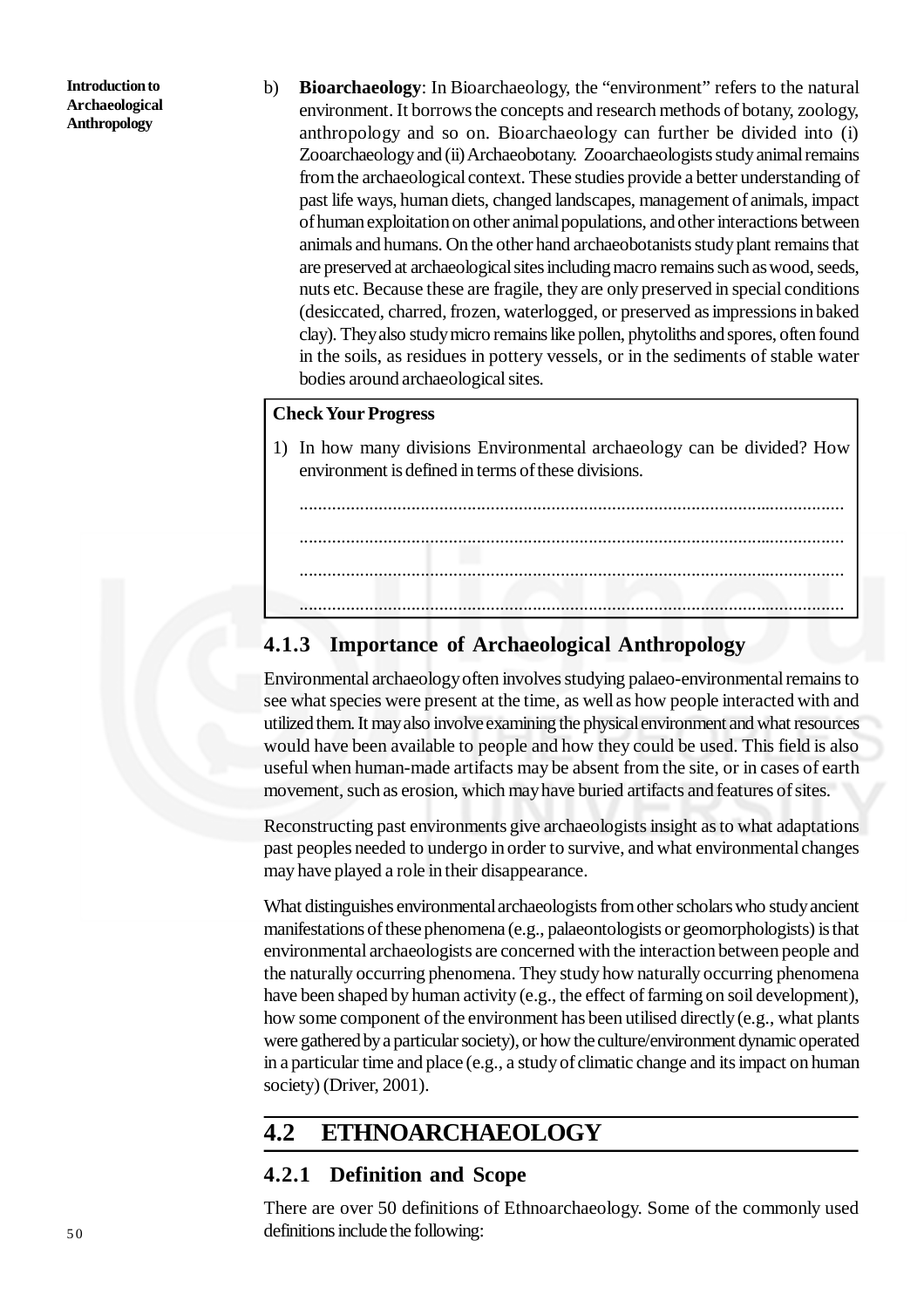- Ethnoarchaeology is the direct observation field study of the form, manufacture, distribution, meaning and use of artifacts and their institutional setting and social unit correlates among living, non-industrial peoples for the purpose of constructing better explanatory models to aid archeological analogy and inference (Stanislawski, 1974).
- It is an ethnographic research for an archaeological purpose linking material remains to the human behaviour from which they resulted (Gould, 1978).
- It is neither a theory nor a method, but a research strategy embodying a range of approaches to understanding the relationships of material culture to culture as a whole, both in a living context and as it enters the archaeological record exploiting such understandings in order to inform archaeological concepts and to improve interpretation [… it is] the ethnographic study of living cultures from archaeological perspectives (David and Kramer, 2001).

In other words, Ethno archaeology is the study of living societies to aid in the understanding and interpreting of the archaeological record. By living in, say, an Eskimo hunting camp and observing the activities of its occupants, the archaeologists hopes to record archaeologically observable patterns, knowing what activities brought them into existence (Fagan, 2001). Archaeologists have actually lived in San campsites, then gone back later and recorded the scatter of artifacts on them or have excavated them (Yellen, 1977).

The term was first used by Jesse Fewkes about 1900, but the early forms of ethnoarchaeology were freely applying modern cultural data to the past. In recent decades, archaeologists have taken a more serious view of the direct application of anthropological data, still using ethnographic data, but arguing for caution. The earliest ethno-archaeological work focused on studies of hunter-gatherer camps that might provide ways of interpreting the early human campsites of Olduvai Gorge (Fagan, 2001). But a major focus of later work has been to develop archaeological methods of inference that bridge the gap between the past and present (Cameron and Tomka, 1993). Today, a wide range of subject matters has been examined by ethnoarchaeologists, including different technologies of artefact manufacture; the nature, meaning and spatial consequences of artefact discard; the social and symbolic structuring of space; the locus and meaning of artefact style; and processes of site maintenance, abandonment and decay.

## **4.2.2 Use of Analogy and Direct Historical Approach**

Analogy is the process of reasoning that assumes that if objects have similar attributes, they will share other similarities too (Fagan, 2001). Analogy in archaeology is applying observed behavior to non-observed behaviour. It is perhaps one of the most used research tools in archaeological interpretation. Analogies can best be drawn between those cultures who share similar environments. More importantly, these cultures must interact with their habitats in ways that are comparable to one another (Ascher, 1961). This is central to archaeological research (Hodder, 1999).

Analogies used in archaeology can be formal or relational. Formal analogies are based on the assumption that since two artifacts share a similarity in appearance or shape, they are likely to share other properties as well (Lane, 2014). In a 1971 study, Gould and his team (Gould, 1971) compared working edge angle of Mousterain Quina scrapers and modern Western Desert Aboriginal scrapers and found the Mousterain angles to be steeper. Gould reasoned this was due to the Western Desert Aborigines retouching the scrapers further than the Hominids of the Mousterian. They concluded that this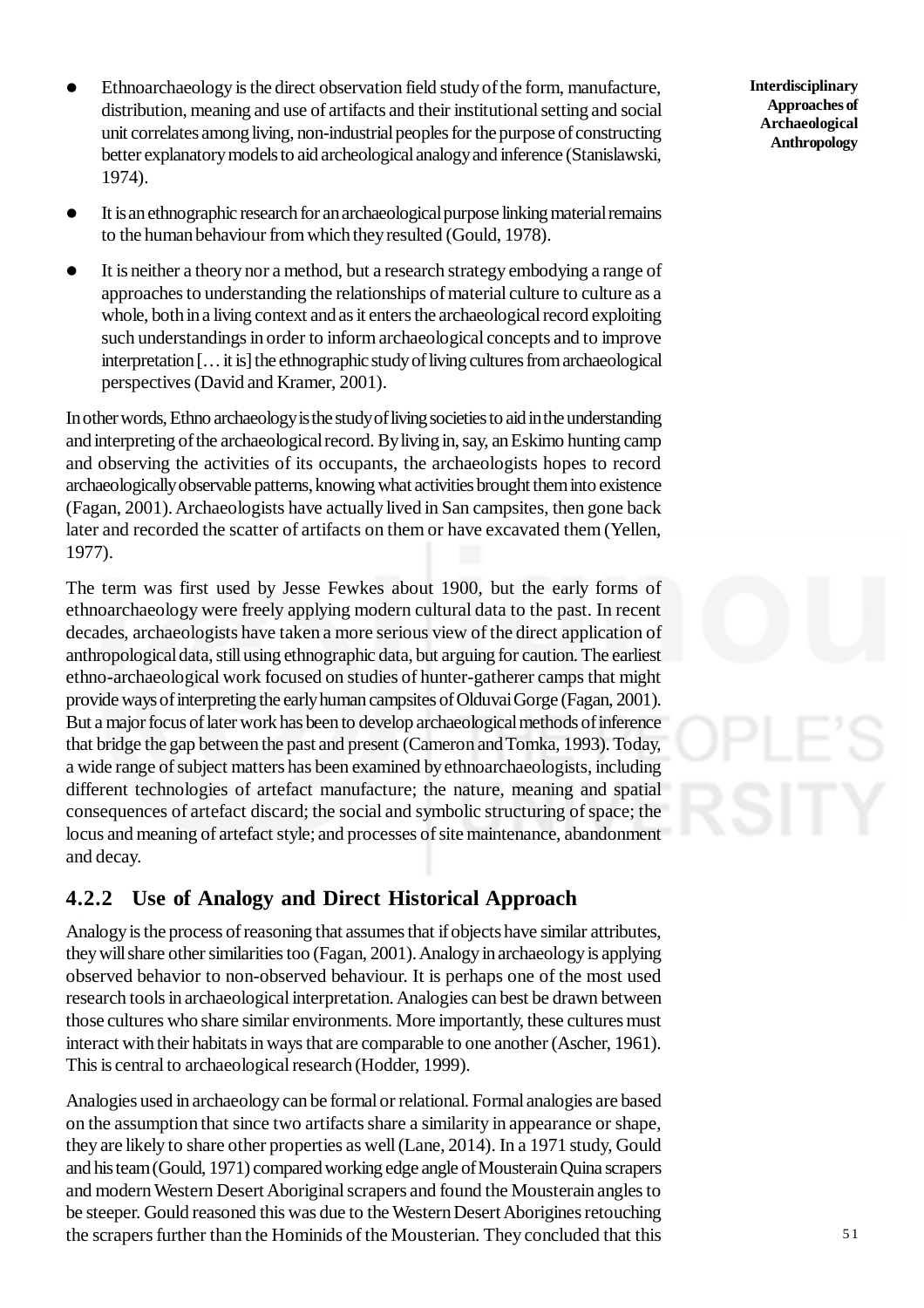method of studying ethnographic tool use for comparison could be employed to determine what tools were used for.

Relational analogies are different from formal analogies. Here, instead of just drawing the conclusions, one must prove the relationship between the ethnographic artifact and the archaeological artifact (Lane, 2014).

Archaeologists develop analogies in many ways. One approach is the direct historical approach, using the simple principle of working from the known to the unknown. This approach relies on living cultures that may be closely related to the archaeological culture of interest in order to form analogies that may be used to explain findings. Gould (1971) explains how archaeologists should be able to measure the degree of differences between the tools found with the ethnographic material and the artifacts.

#### **4.2.3 Examples of Ethnoarchaeology**

- *Kung San of Kalahari Desert*: The !Kung San of the Kalahari has been studied by many including Richard Lee (1976), and John Yellen (1977). Richard Lee spent many years studying the human ecology of the San hunter-gatherers. Lee (1976) observed the food collecting and hunting habits of the San. John Yellen (1977) observed house and camp arrangements, hearth locations, census information and bone refuse. He pointed out that a San camp develops through conscious acts, such as the construction of windbreaks and hearths, as well as through incidental deeds as the discarding of refuse and manufacturing debris. He recognized communal areas in the campsites, often in the middle of the settlement, which belonged to no one in particular and family areas focused on hearths that belonged to individual families. The communal activities of the camp members such as dancing and the first distribution of meat take place in the open spaces that belong to no family. Such activities leave few traces in the archaeological record. Cooking and food processing as well as manufacturing of artifacts normally take place around family hearths. Yellen (1977) pointed out some interesting variation in this pattern  $-$  (a) Manufacturing activities that take place at one hearth will sometimes involve people from other families; (b) large skins will normally be pegged out for treatment away from main living areas because of vermin and carnivores; (c) activity areas are sometimes shifted around on hot days to take advantage of patches of heavy shade; and (d) such activity areas can be identified on recently abandoned sites where a scatter of discarded nuts and charcoal fragments lies outside the encampments.
- *Nunamiut Eskimo*: Lewis Binford (1978) and his students studied the Nunamiut Eskimos of Alaska, 80 per cent of whose subsistence comes from hunting caribou. He tried to find out all aspects of the procurement, processing, and consumption strategies of the Nunamiut Eskimos and relate these behaviors directly to their faunal consequences. He made a detailed study of their hunting methods, butchery, and distribution of meat, storage and re-distribution. The study revealed the following: (a) Local adaptation results in variation in the archaeological sites; (b) Interregional variations within a culture could also occur; (c) Adaptive strategies and factors affecting the people's decision making may remain constant, even if the archaeological remains show great variation; (d) Changes in stone tool frequencies or pottery forms may reflect no significant change in adaptation at all.

The study of hunter-gatherers proves that archaeologists can no longer assume that all variation in the archaeological record is directly related to cultural similarity and difference. Binford and others mainly made a functional, behavioural and ecological study.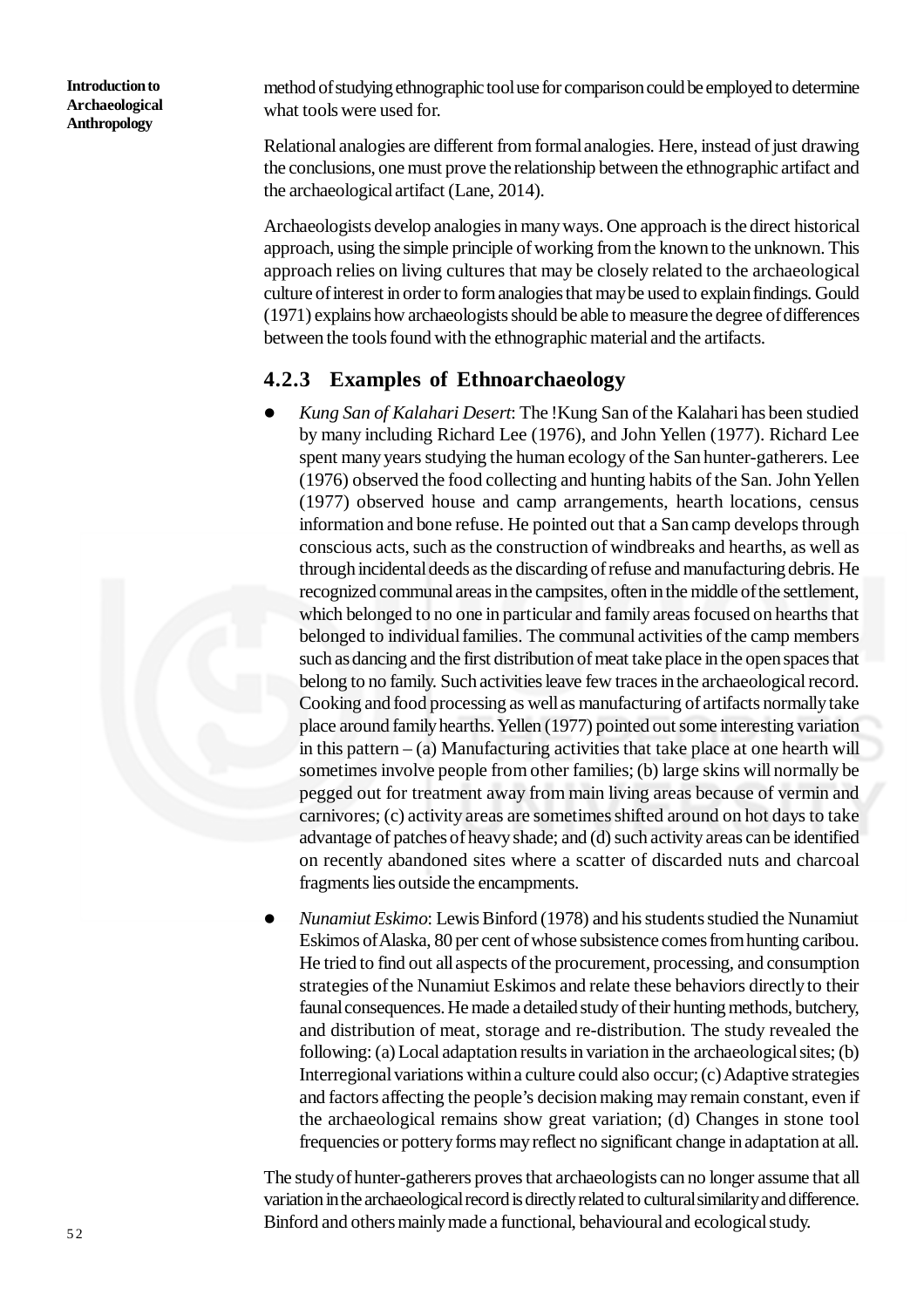|  |  | <b>Check Your Progress</b> |
|--|--|----------------------------|
|--|--|----------------------------|

2) What is ethnoarchaeology? Give two examples.

..................................................................................................................... ..................................................................................................................... ..................................................................................................................... ..................................................................................................................... .....................................................................................................................

# **4.3 EXPERIMENTAL ARCHAEOLOGY**

## **4.3.1 Definition and Scope**

- Experimental Archaeology refers to a category of experiments which entails operations in which matter is shaped, or matter is shaped and used, in a manner simulative of the past (Ascher, 1961).
- It is the systematic approach used to test, evaluate and explicate method, technique, assumption, hypothesis and theories at any and all levels of archaeological research (Ingersoll *et al*., 1977).
- It is a replication of past processes in order to test falsifiable hypotheses or to gather data systematically (Flores *et al*., 2014).
- Experimental Archaeology is an approach that employs a number of different methods, techniques, analyses, and approaches in order to generate and test hypotheses or an interpretation, based on archaeological source material like ancient structures or artifacts (Mathieu, 2002).

Coles (1979) states that the aim of Experimental Archaeology is to reproduce former conditions and circumstance, while Mathieu (2002) says it is designed to replicate past phenomena. However, it should not be confused with primitive technology which is not concerned with any archaeological or historical evidence, and generally undertaken as a hobby for entertainment or to demonstrate a romantic atmosphere of a specific prehistoric period (Fagan, 2001).

Experimental archaeology began in Europe in the  $18<sup>th</sup>$  century when people tried to blow the bronze horns recovered from peat bogs in Scandinavia and Britain. Robert Ball of Dublin, Ireland after years of experimentation was able to produce a deep, bass sound resembling a bull. In one of his enthusiastic experiments he ruptured a blood vessel and died. However, it was in the mid-twentieth century that experimental archaeology actually began. One of the incidents that helped create this approach was the capture of Ishi, one of the last surviving members of the Yahi Indians, near Oroville California. Even though the story of Ishi is a tragic one, he left behind a mine of knowledge about Indian technology such as laying of traps and snares. Ishi was accompanied to his home by anthropologist Alfred Kroeber and others who documented his life and behaviour in his homeland, and in the Berkeley museum where he spent his last few years.

In the field of experimental archaeology stone working has been the most studied – how and in what manner prehistoric people made and used the stone tools. A few dedicated scientists have spent years experimenting with stone tools. Largely through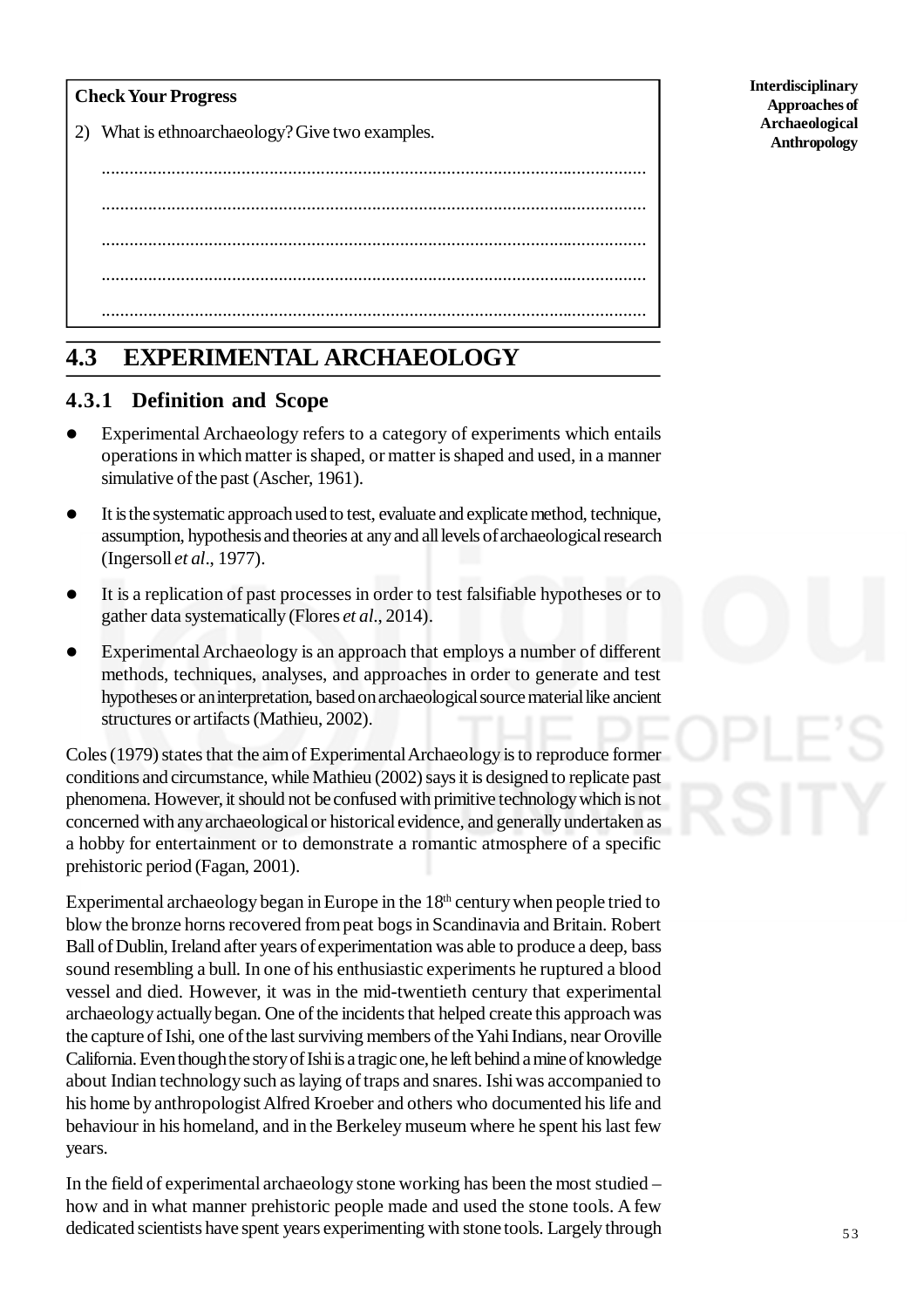the trial and error efforts of scholars such as Francois Bordes of France and S. A. Semenov of erstwhile Soviet Union a tremendous amount has been rediscovered about the process of manufacturing stone tools (Hurst, 1974). Don Crabtree, an Idaho rancher worked for more than 40 years trying to replicate the Folsom points (originally used 9,000 to 11,000 years ago by Palaeo Indians as hunting weapons). He was ultimately able to produce points of great variation and beauty, and recorded 11 different methods of flake removal.

## **4.3.2 Criteria for Experimental Archaeology**

Enthusiastic experimentation on stone tool technology has led to the replication of beautifully flaked stone tools. However, the making of these stone implements, makes one ask whether mere replication of implements would be the answer to what, why, and how, prehistoric people lived in an era past gone, some thousands of years ago. The answer to that is that we can never be sure. However, even when replicating past technology or phenomena, there are certain criteria that have to be adhered.

Following are the criteria required for experimental archaeology:

- 1) Materials used in the experiments must be those available locally to the prehistoric society one is studying;
- 2) Methods must conform to the society's technological abilities. Modern technology must not be allowed to interfere;
- 3) Results must be replicable and consist of tests that lead to suggested conclusions.

#### **Check Your Progress**

3) While experimenting with making of an artifact, such as a stone hand axe, which are the important criteria that one should keep in mind?

..................................................................................................................... ..................................................................................................................... ..................................................................................................................... ..................................................................................................................... .....................................................................................................................

## **4.3.3 Types of Experimental Archaeology**

Reynolds (1999) mentioned five major types of experiments in experimental archaeology, which are reproduced below:

- i) *Construction*: 1:1 scale constructions that test a hypothetical design for structure (such as a house) based upon archaeological evidence.
- ii) *Process and function experiments*: Investigations into how things were achieved in the past. This includes investigations into what tools were for, how they were used and how other technological processes were achieved.
- iii) *Simulation*: Experimental investigations into formation processes of the archaeological record and post-depositional taphonomy.
- iv) *Eventuality trial*: Usually combining all the three categories above, these are large-scale and long duration experiments that investigate complex systems (such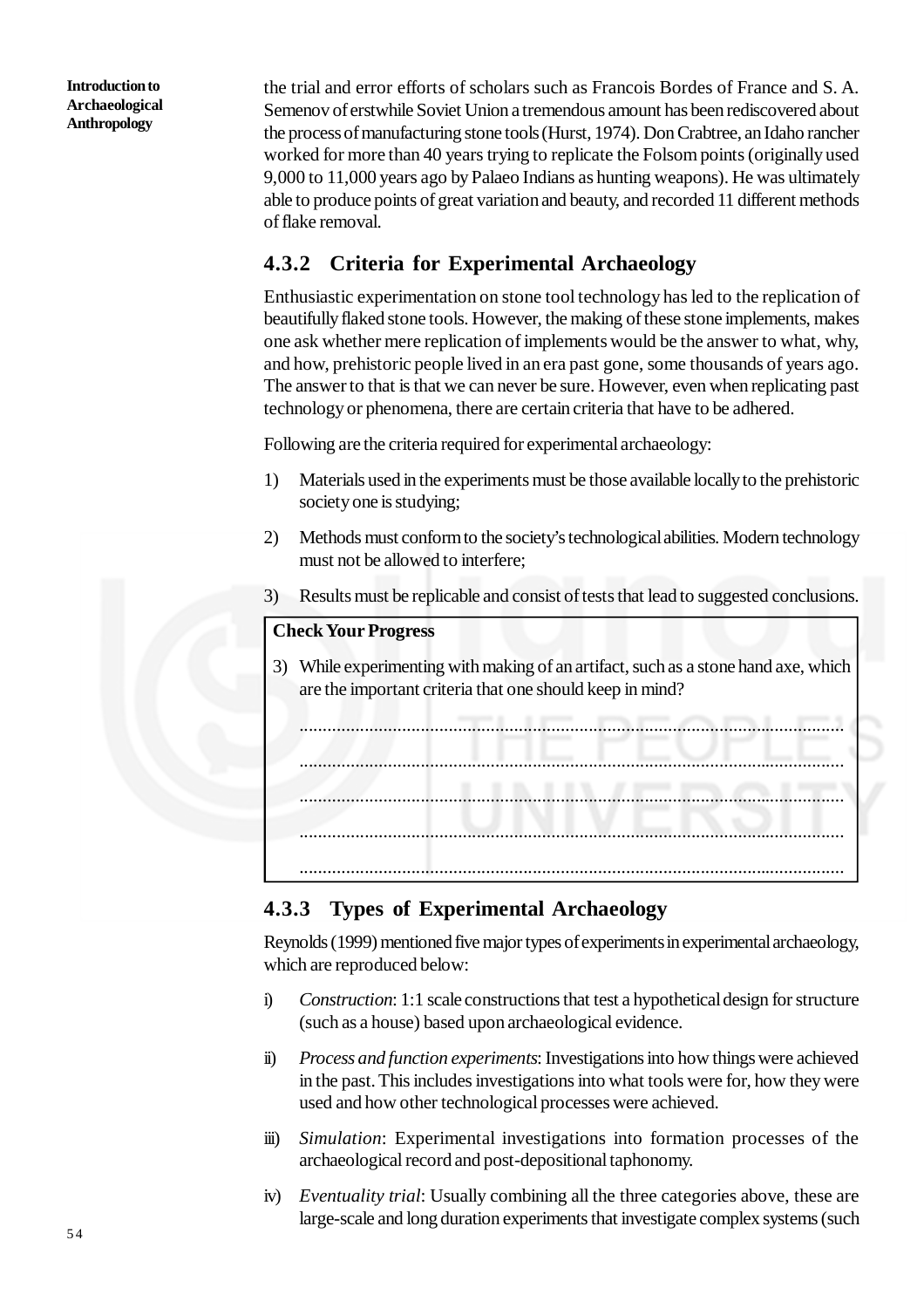as agriculture) and chart variations caused by unexpected or rare events (such as extreme weather).

v) *Technological innovations*: Where archaeological techniques are themselves trialed in realistic scenario.

## **4.3.4 Examples of Experimental Archaeology**

- One of the best known examples is the Kon Tiki expedition undertaken by Thor Heyerdahl in 1947, in which he attempted to prove that Polynesia was settled by adventurous Peruvians (Heyerdahl, 1950). The popular theory at that time was that it was colonized by people from Southeast Asia. After sailing for 101 days in a raft that was built, from balsa logs and in a manner that was mentioned in a  $16<sup>th</sup>$ century Spanish report, he was successful in reaching the Tuamotu islands of Polynesia. His experiment proved that people from South America could have undertaken such a long journey over the ocean; however it did not prove that it was the Peruvians who did it.
- Many experiments have been done on tool technology. Many experiments on clearance of forests in Europe and elsewhere have been conducted. One Danish experiment yielded estimates that a man could clear half an acre of forest in a week. Tree ring and fire have been shown to be effective tree felling techniques in West Africa and Mesoamerica. Experiments with agriculture have also been conducted in Southern Maya lowlands and Mesa Verde National Park. The latter experiment lasted seventeen years. In this experiment, 1½ acres of land was planted with maize, beans and other such crops. Good crop yields were obtained in all but 2 of the 17 years, when there was drought (Fagan, 2001).
- One of the longest ongoing experiments is Overton Down earthwork in England lasting 128 years. Here, some archaeological materials like pottery, bone, leather, wood, textiles etc were buried in the earthwork, which were to be sectioned off at intervals and unearthed to study its decay patterns.

#### **Check Your Progress**

4) Who defined major types of experiments in experimental archaeology. Name all the major types.

..................................................................................................................... ..................................................................................................................... ..................................................................................................................... ..................................................................................................................... .....................................................................................................................

# **4.4 SUMMARY**

Human behaviour is complex and its reconstruction is complicated by the vast time gap that separates us from our prehistoric ancestors, and by the difficulties of preservation conditions. In such a scenario, to understand fully how ancient humans behaved in a given environment, newer approaches with newer methods and techniques have to be used. Today, the reconstruction of the past has become interdisciplinary in nature, with scientists from different disciplines aiding in our understanding.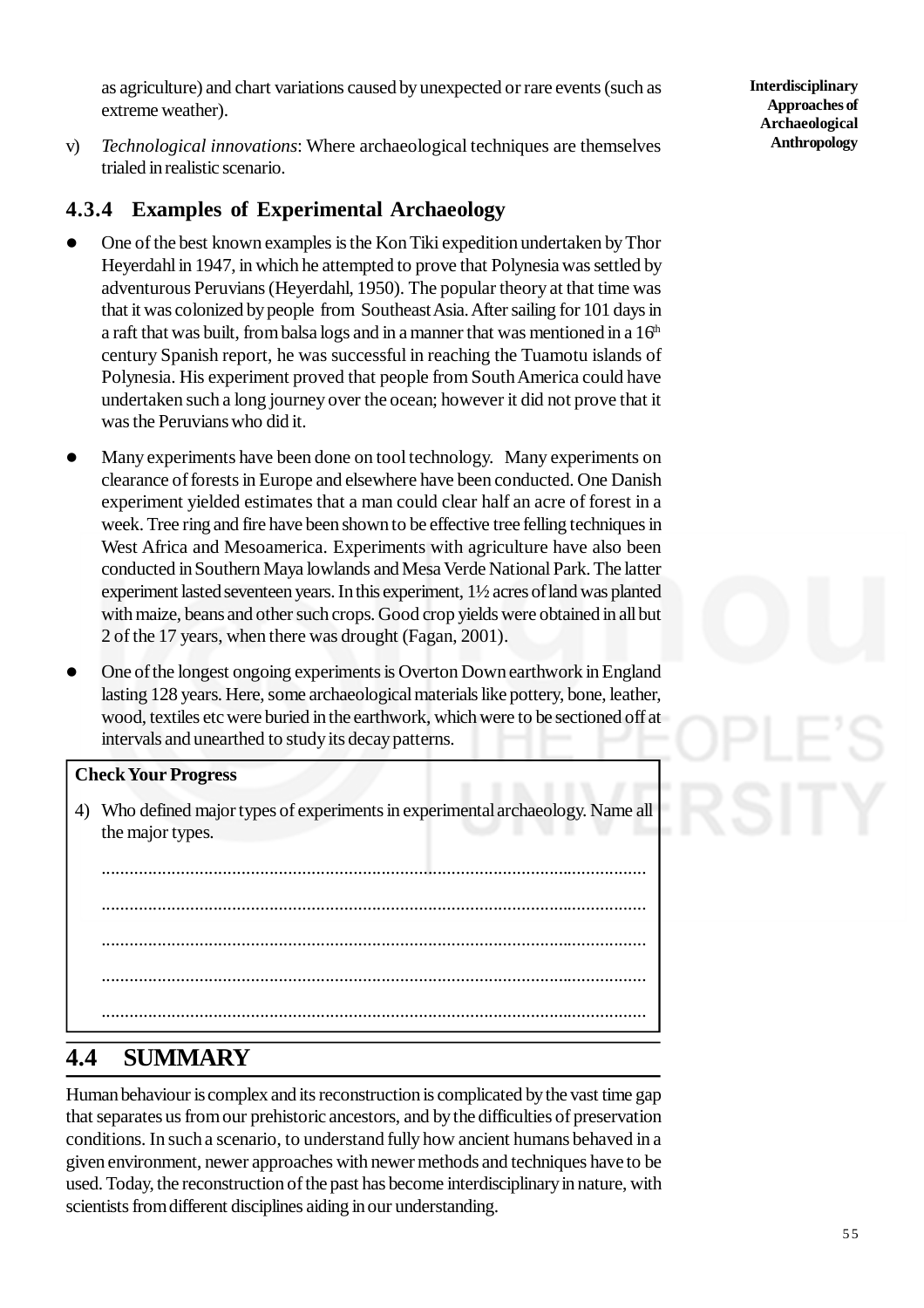Many aspects of past human or hominid behaviour will never be fully understood; some may be guessed at but never proven. The actual materials an archaeologist works with are scanty and highly biased. In this light all possible avenues should be explored and encouraged. Environmental archaeology, Ethnoarchaeology and Experimental archaeology are approaches which provide one of many ways to move in this direction.

## **4.5 REFERENCES**

Butzer, K. W. (1982). *Archaeology as Human Ecology: Method and Theory for a Contextual Approach*. Cambridge University Press.

Cameron, C. M., & Tomka, S. A. (1993). *Abandonment of Settlements and Regions: Ethnoarchaeological and Archaeological Approaches*. Cambridge University Press.

Coles, G. C. (1995). The Teaching of Environmental Archaeology in Higher Education in the United Kingdom. Unpublished working paper of the Association for Environmental Archaeology 1, York. *Cf*. O'Conner, T. P. 1998. 'Environmental Archaeology: A matter of Definition'. *Environmental Archaeology*, 2: 1-6.

Coles, J. M. (1979). *Experimental Archaeology*. Academic Press.

David, N., Kramer, C., & Nicholas, D. J. (2001). *Ethnoarchaeology in Action*. Cambridge University Press.

Driver, J. (2001). Environmental archaeology is not human palaeoecology. In *Environmental Archaeology: Meaning and Purpose* (pp. 43-53). Springer, Dordrecht.

Fagan, B. M. (2001). *In the Beginning: An Introduction to Archaeology*. New Jersey: Lindbriar Corp., Prentice-Hall.

Reitz E. J., *L. A. Newsom*, and S.J. Scudder, eds. (1996). Case Studies in Environmental *Archaeology*. New York: Plenum Press.

Reynolds, P. J. (1999). The nature of experiment in archaeology. *Experiment and Design: Archaeological Studies in Honour of John Coles*, 156-162.

Stanislawski, M. B. (1974). The relationships of ethnoarchaeology, traditional and systems archaeology. *Ethnoarchaeology*, *4*, 15-26.

## **4.6 ANSWERS TO CHECK YOUR PROGRESS**

- 1) Environmental archaeology can be divided into two subfields: (a) Geoarchaeology and (b) Bioarchaeology. In Geoarchaeology, the "environment" refers to the geographical environment. It uses the concepts and research methods of topography, geology, pedology, geography and so on. In Bioarchaeology, the "environment" refers to the natural environment. It borrows the concepts and research methods of botany, zoology, anthropology and so on.
- 2) Ethno archaeology is the study of living societies to aid in the understanding and interpreting of the archaeological record. Two examples of ethno archaeology are: (a) *!Kung San of Kalahari Desert (b) Nunamiut Eskimo*
- 3) Following are the criteria required while experimenting with making of an artifact:
	- i) Materials used in the experiments must be those available locally to the prehistoric society one is studying;